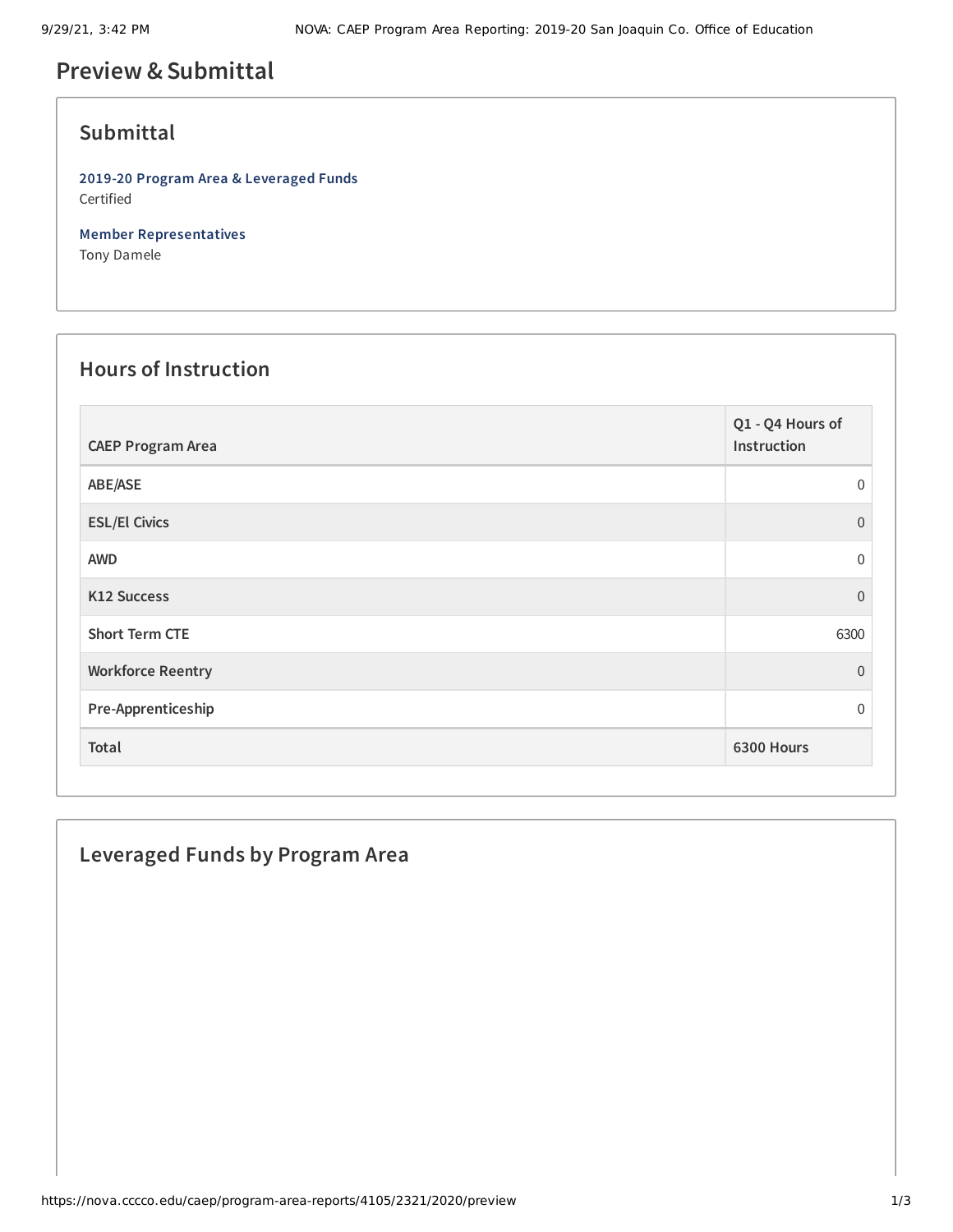9/29/21, 3:42 PM NOVA: CAEP Program Area Reporting: 2019-20 San Joaquin Co. Office of Education

| Fund                                         | <b>ABE/ASE</b> | ESL/El<br><b>Civics</b> | <b>AWD</b> | K12<br><b>Success</b> | <b>Short</b><br><b>Term CTE</b> | Workforce<br>Reentry | Pre-<br>Apprenticeship | <b>Totals</b> |
|----------------------------------------------|----------------|-------------------------|------------|-----------------------|---------------------------------|----------------------|------------------------|---------------|
| California Adult<br><b>Education Program</b> | \$0            | \$0                     | \$0        | \$0                   | \$0                             | \$0                  | \$0                    | \$0           |
| <b>CalWORKs</b>                              | \$0            | \$0                     | \$0        | \$0                   | \$0                             | \$0                  | \$0                    | \$0           |
| NonCredit                                    | \$0            | \$0                     | \$0        | \$0                   | \$0                             | \$0                  | \$0                    | \$0           |
| <b>Perkins</b>                               | \$0            | \$0                     | \$0        | $$0$$                 | \$40,813                        | \$0                  | \$0                    | \$40,813      |
| <b>LCFF</b>                                  | \$0            | \$0                     | \$0        | \$0                   | \$0                             | \$0                  | \$0                    | \$0           |
| <b>Fees</b>                                  | \$0            | \$0                     | \$0        | \$0                   | \$0                             | \$0                  | \$0                    | \$0           |
| K12 Adult Ed Jail<br>Funds                   | \$0            | \$0                     | \$0        | \$0                   | \$0                             | \$0                  | \$0                    | \$0           |
| <b>WIOA II</b>                               | \$0            | \$0                     | \$0        | \$0                   | \$0                             | \$0                  | \$0                    | \$0           |
| <b>Contracted Services</b>                   | \$0            | \$0                     | \$0        | \$0                   | \$0                             | \$0                  | \$0                    | \$0           |
| <b>Totals</b>                                | \$0            | \$0                     | \$0        | \$0                   | \$40,813                        | \$0                  | \$0                    | \$40,813      |

### **Certification**

**50 Delta Sierra Adult Education Alliance (DSAEA) - Primary Contact**

**Dr. Heather Maloy**

CAEP Coordinator/Project Director for DSAEA Regional Transitions [hmaloy@deltacollege.edu](mailto:hmaloy@deltacollege.edu)

**Jeff Dundas School For Adults** Principal [jdundas@stocktonusd.net](mailto:jdundas@stocktonusd.net)

Approved by Dr. Heather Maloy

**09/29/2021 08:42 AM PDT**